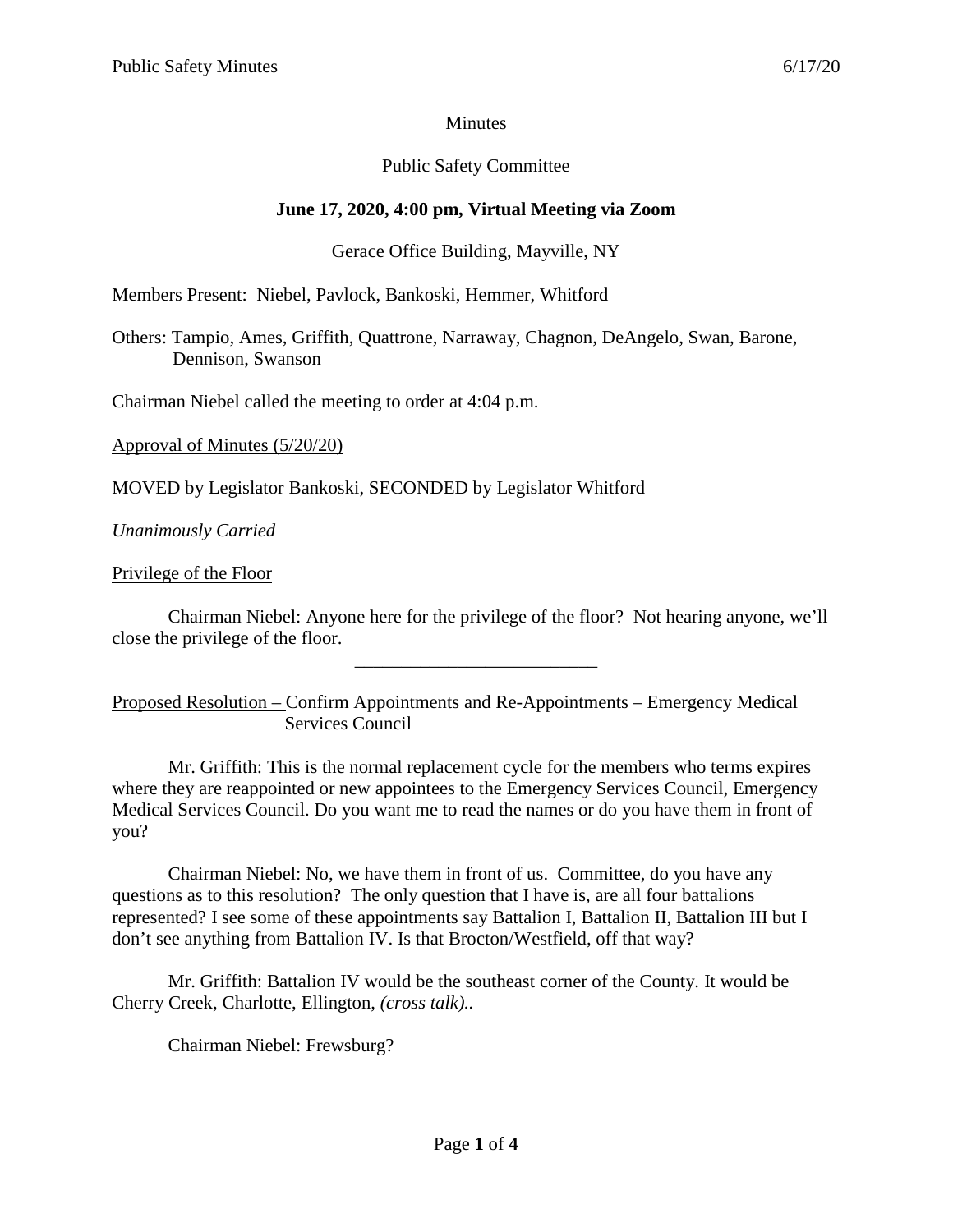Mr. Griffith: No, Town of Carroll *(inaudible)* but all the battalions have equal representation on the EMS Council. It was just there was no seats that came up this year that the term expired. Everybody expires at intervals *(inaudible)*, so these are the seats that were open at this time. There is two type of seats on the EMS Council, the at-large seats, which are *(cross talk)*, north County and at-large South County and there is Battalion seats and then there are seats like mine which is ad hoc.

Chairman Niebel: I just wanted to make sure that all four battalions are represented and it sounds like they probably are.

Mr. Griffith: It's an equal representation throughout the County, north, south, and the battalions, so yes.

Chairman Niebel: Any questions or discussion?

#### *Unanimously Carried*

#### Proposed Resolution – Authorize Execution of State Interoperability Communications Grant FY 19

Ms. Swan: This is a grant that we get every year the term of it is actually a multi-year grant. It does not require any local share match and it pertains solely to communication equipment that is for the interoperability *(inaudible)*.. so it's radios and things of that nature. It's the same thing as usual and the allocation for this year *(inaudible – poor connection)…*

Chairman Niebel: O.k., and this is all State money?

Ms. Swan: Yes.

Sheriff Quattrone: Mr. Chairman, I would like to point out that Jennifer Swan is talking and not the Sheriff.

Mr. Niebel: I kind of gathered that Mr. Quattrone but I'm glad your clarified that. Any questions or discussion for the Sheriff's Department?

# *Unanimously Carried*

# Proposed Resolution - Amend 2020 Budget for Office of the Sheriff

Ms. Swan: This is actually an amendment for two necessary equipment purchases that we made. One of for a pontoon for our drive team boat. It was broken, it's now repaired. A portion of that *(inaudible)* paid by an insurance claim. The other portion we can allocate to a grant so that's fully refunded and the purchase is for a navigation vehicle that we're also anticipating a full refund from the State for.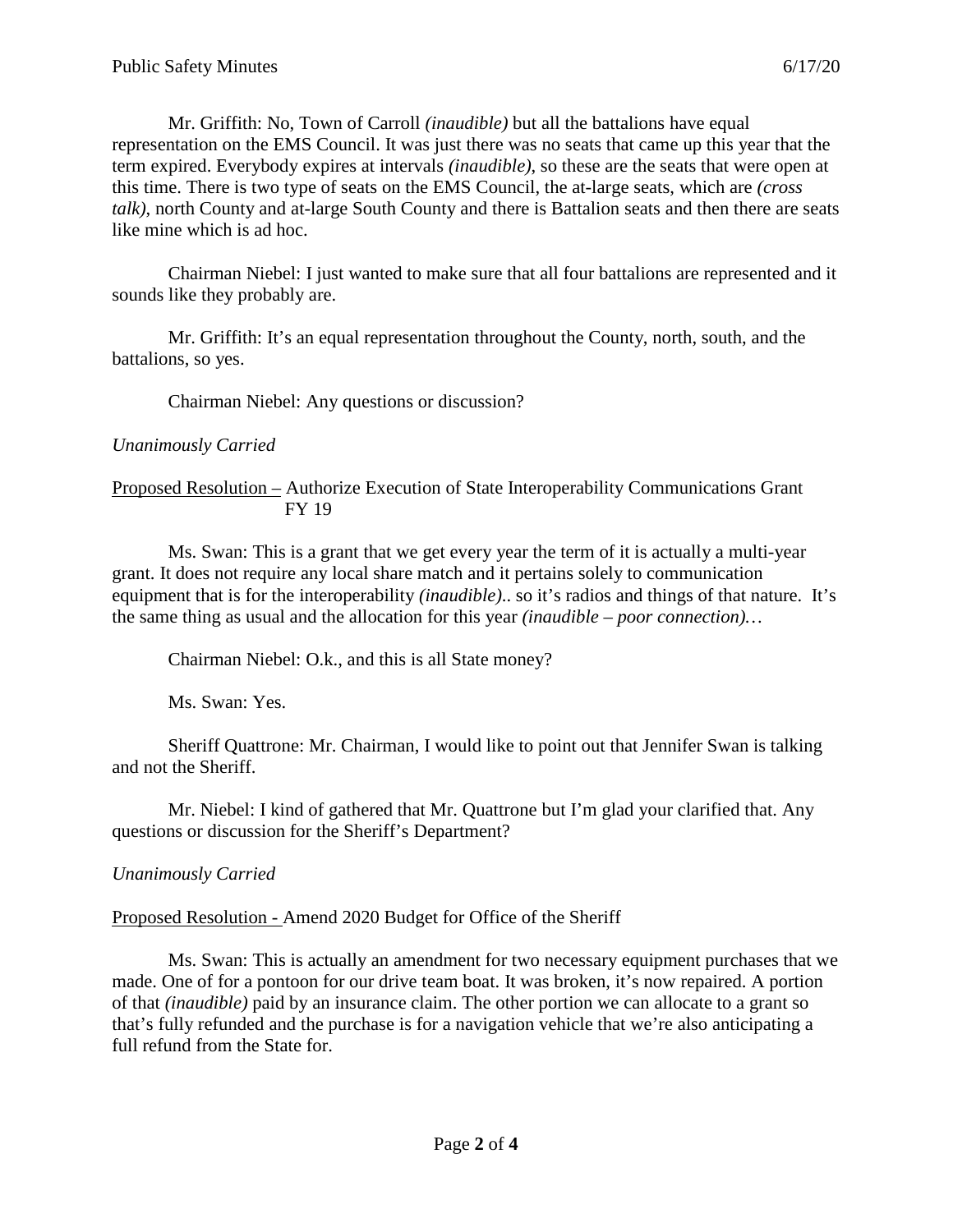Chairman Niebel: O.k. and Jennifer this is the navigation portion of the Sheriff's Department?

Ms. Swan: That is correct, yes.

Chairman Niebel: Any questions or discussion?

Mr. Hemmer: I believe it says something about sale of the property/compensation. Was there a sale of some property or is that strictly the insurance?

Ms. Swan: It's strictly the insurance.

Chairman Niebel: Jennifer, that's just the category sale of property/compensation insurance recoveries and this pertains to insurance recovery?

Ms. Swan: That is correct, yes.

Chairman Niebel: John, anything else on that?

Mr. Hemmer: If that's it, thank you.

Chairman Niebel: Any further questions or discussion?

*Unanimously Carried*

#### Proposed Resolution – Amend 2020 Budget Appropriations and Revenues Due to COVID-19 – Department of Emergency Services

Mr. Griffith: This is a motion to reflect the expenses being laid out by the County through COVID response. The Office of Emergency Services, as it says, does possibly require a 25% grant however the government has indicated the local match could be reduced to zero. So we just put this in to change the budget to be able to account for the expenses and revenues coming back in. Kathleen, does that describe that pretty good.

Mrs. Dennison: Yes it does John. I just want to add, as John mentioned, as it says in the resolution, the resolution right now assumes that we get 100% reimbursement from FEMA. That is not guaranteed but since we don't know what it's going to be, we're being optimistic and putting in 100%. If we only get 25% reimbursement, there is a chance that a use of fund balance will be required to pay for 25% that is not reimbursed by FEMA.

Chairman Niebel: Any questions or discussion?

# *Unanimously Carried*

Legislator Bankoski: I would like to make a motion that we move number #6 "other", before number #5, "discussion".